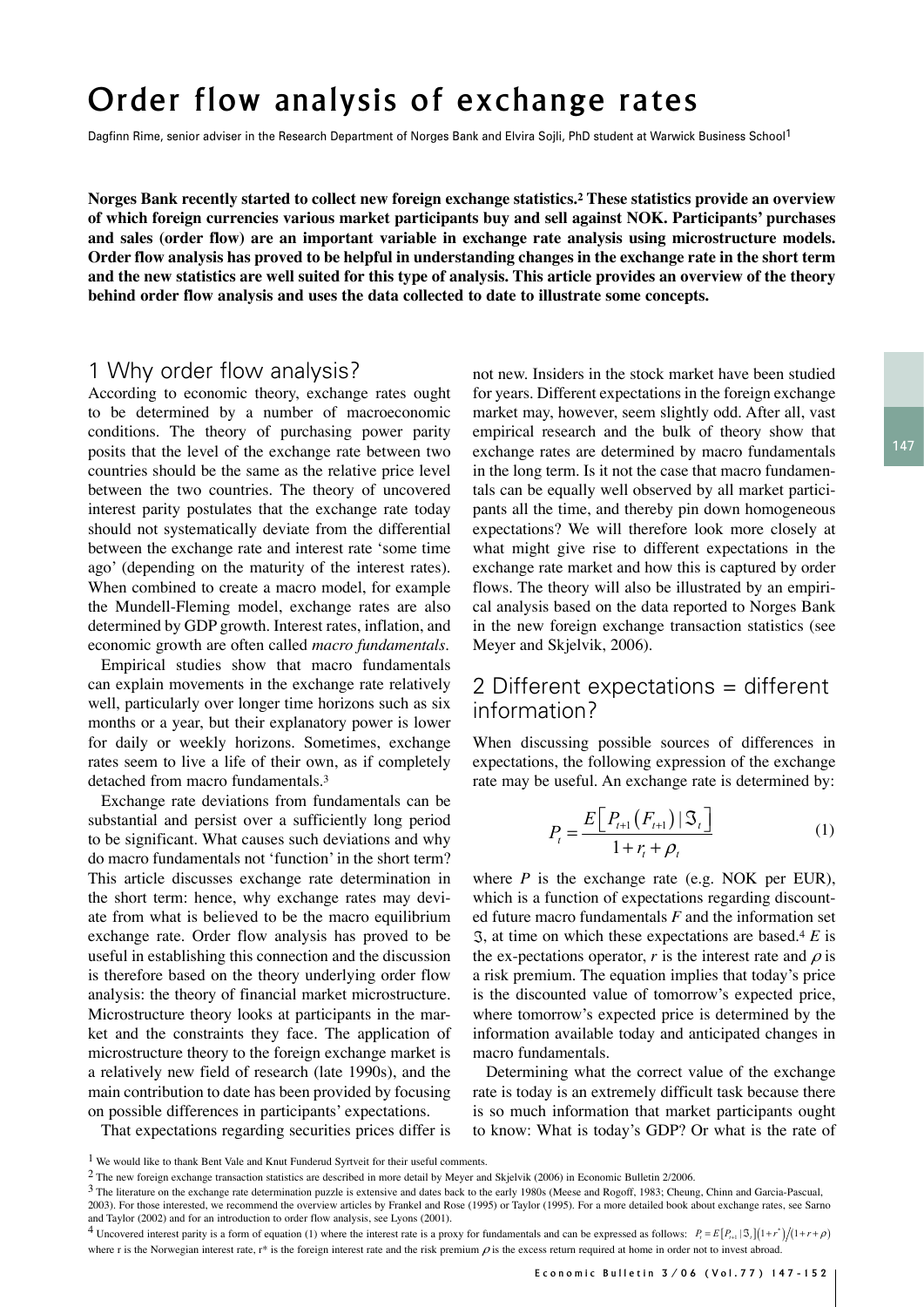inflation? Who knows what is 'expected' or what that might imply for GDP or inflation tomorrow, or in a month's time? Difficult? Let us continue: Who knows what the correct discount rate is for exchange rates? And to make things even more difficult: how can you know how exchange rates will *react* to macro fundamentals (the functional form in the expectation, the 'correct' model), when there is insufficient supporting empirical evidence? Finally: Who knows which information set can be used to answer these questions?

A number of disappointing empirical results show that few people are fortunate enough to have the answers to all these questions (see overview articles mentioned in footnote 3). And yet every day, market participants have to base their decision on some form of information when setting their prices (market-makers) or taking a position (investors). We will look more closely at how they might make this decision in the next section and focus on possible reasons for differing expectations in the remainder of the section.

First we would like to clarify one question. Given that it is so difficult to determine the exchange rate, are different expectations necessarily the best way to explain why movements in the exchange rate deviate from what is indicated by macro fundamentals? Understandably, it is difficult to determine the fundamental exchange rate when everyone has equal access to insufficient and uncertain information. But, if participants have rational expectations, they should not make systematic errors, which they seem to do in the short term in the foreign exchange market (when not using the information set used by the market itself). It might be that not all market participants have rational expectations. If that is the case, it seems reasonable to assume that they would also have different expectations. Microstructure theory is based on rational expectations, but the most important results may also apply to bounded rational expectations that can be modelled.

Another reason for different expectations could be that if it is true that public information – information that is the same for everyone – is basically of little use in the short term (as indicated by empirical studies), it would be natural to look for other sources of information that are not necessarily publicly available. This is precisely what most of the world's foreign exchange banks do today and it is also the reason why Norges Bank has started to collect the new foreign exchange transaction statistics.

The information that banks collect and process is called *customer order flows,* which comprise customers' disaggregated purchases and sales of foreign currency. Norges Bank's statistics on foreign exchange transactions provide an overview of how much different customer groups buy and sell. If a customer buys EUR from NOK, we say that the order flow is positive, and if he sells EUR, the order flow is negative. This makes it possible to measure whether there is buying or selling pressure in the market, even though there is of course a purchase for every sale and vice versa.5 The idea is that the parties to the transaction fulfil different roles. One offers liquidity and the other buys liquidity. Banks set the price and thereby offer liquidity (they make money from the service by selling at a higher rate than they bought). Customers are willing to pay for liquidity and it is therefore assumed that they have a well-founded reason for doing so. It is this well-founded reason that we hope to capture by studying order flows. As there are no disclosure requirements in the foreign exchange market, information concerning customer order flows is a bank's private information.

Information about customer order flows may well be a bank's private information, but information also has to be useful in order to justify collecting and processing it. So, to understand what can be learned from order flows, let us go back to equation (1). We can divide what we learn according to whether it gives us information about the numerator (information set, functional form, etc.) or the denominator (risk premium). The first is the most important, as it comprises information about returns in a world populated by risk-neutral participants. It is therefore referred to as risk-free evaluation information, or just return information. Information about the relevant risk premium is called discount information. Private information about returns or discount rates may either be concentrated on a few participants, e.g. insider information in the stock market, or dispersed among participants. We can therefore draw a two-bytwo matrix of what we have learned, if anything, about order flows (see Table 1).

The cells in the table illustrate our reasoning. A leak from the authorities concerning future economic policy would be return-relevant information, and leaks are

| <b>Table 1</b> Possible types of information in order flows. |                                                                                       |                                          |  |  |
|--------------------------------------------------------------|---------------------------------------------------------------------------------------|------------------------------------------|--|--|
|                                                              | <b>Return information</b>                                                             | <b>Discount information</b>              |  |  |
| Concentrated private information                             | • Leaks from the authorities                                                          |                                          |  |  |
|                                                              | • Bank with monopolies in important customer segments                                 | Not so relevant                          |  |  |
| Dispersed private information                                | • Micro elements in trade balance<br>• Behaviour patterns in connection to macro news | • Risk assessment<br>• Risk compensation |  |  |

5 Order flows are not the same as excess demand. Excess demand does not necessarily result in actual transactions. Order flows measure the direction of the actual transactions, i.e. it is a vote count of what the equilibrium price ought to be.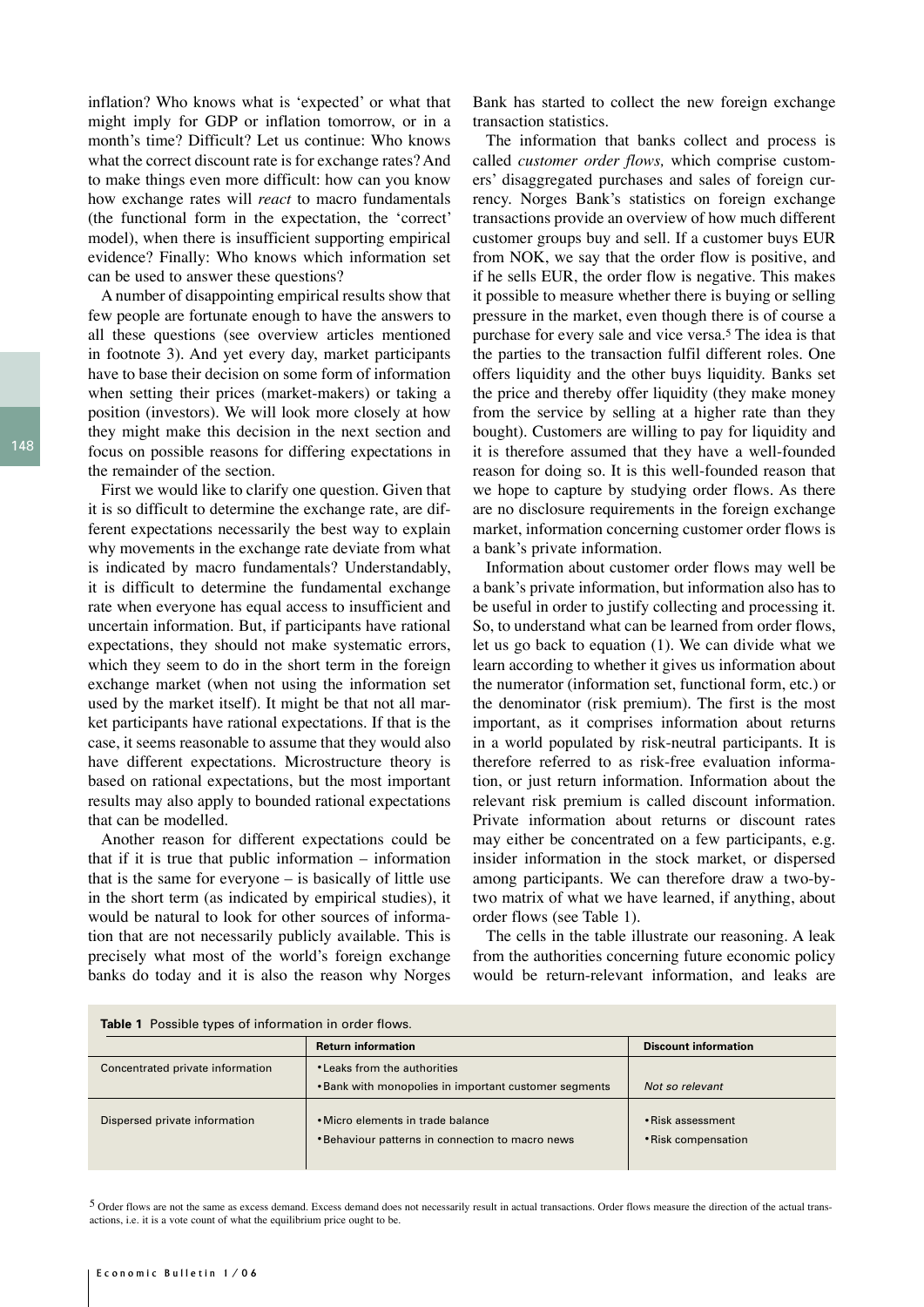often targeted at a very small number of participants (upper left-hand corner). This would correspond to insider information in the stock market and even though such information is considered to be of little relevance in the foreign exchange market, it can be used to illustrate how order flows influence exchange rates.

Assume that the market-maker in a bank suspects that he is dealing with a customer who has this kind of insider information.6 The customer in question wants to trade in foreign currency and the market-maker quotes the buying and selling prices. If the customer then buys EUR, the market-maker takes this as an (uncertain) signal that the customer in question has information which implies that EUR will increase in value in relation to NOK (EUR appreciates, NOK depreciates). Based on this new information, the market-maker revises his price upwards. He has tried to extract the information underlying the customer's transaction decision by looking at what he actually does.

However, most people believe that concentrated private information is not particularly relevant in the foreign exchange market, but the various bits of information that could help to establish the correct exchange rate are dispersed among many participants. The problem is aggregating the various pieces of information in order to establish the correct exchange rate. This is the task of the market-maker.

Evans and Lyons have studied this in a series of papers. In an article in *Journal of Political Economy*  in 2002, they assume that order flows provide information about the necessary risk premiums required to clear the market (lower, right-hand corner). This is the other extreme (insider information being the first). Let us assume that someone sells NOK and buys EUR for reasons that have nothing to do with fundamental economic conditions. Evans and Lyons (2002) show that order flows can still provide valuable information, in that they reveal the risk premium required to return to equilibrium. The market-maker, who receives NOK in the first instance, is often subject to constraints and does not want to hold the position. There are no customers seeking to buy NOK at the current exchange rate, so in order to make buying NOK and selling EUR attractive to customers, the exchange rate has to change. If the NOK exchange rate depreciates slightly, other customers may be interested in selling EUR and buying NOK, as they believe they are being compensated for the risk of holding NOK, which they did not want in the first place, by selling at a higher exchange rate.

Evans and Lyons (2003) show that order flows can also reflect return-relevant information that is dispersed among participants. Again, let us illustrate with a plausible example, this time related to the lower, left-hand corner in Table 1. The most recent productivity figures are high. In a world where all expectations and information are the same, the exchange rate would simply jump to a new equilibrium level. But in a world with different expectations, market-makers have to interpret the news. Were expectations too high or too low and what are the implications for the exchange rate? A possible equilibrium is one where the dominant perception around the news' implications for the exchange rate is the one that will ultimately determine the exchange rate. How do market-makers identify the dominant view? By counting the votes of the market! Those who believe that the exchange rate will appreciate are most likely to buy EUR, and those who think it will depreciate will sell EUR. If the order flow is positive (purchases exceed sales), this tells market-makers that the dominant view in the market is that the exchange rate will appreciate on the basis of the new information. Evans and Lyons (2003) find that order flows, in particular, can help to explain a substantial share of the reaction to such announcements, contrary to what one might believe, if the market agreed on how the announcement should be interpreted.

One final example studied in Evans and Lyons (2005) is based on the assumption that macro figures are an aggregate of an array of micro information and are announced with a lag. Is it, for example, possible that a bank with a large number of customers in the import and export business might get an early indication of what the next trade balance figures are likely to be? If the bank has more or less a monopoly in a customer segment that is important to the trade balance, for example, a monopoly on oil business transactions, it is possible that it has concentrated private information about the next trade balance figures (upper left-hand corner in Table 1). On the other hand, if the bank is one of many in the market, it is more likely that order flows will reflect dispersed micro elements of information that will be aggregated and published as macro fundamentals (lower left-hand corner). Using data from Citibank, Evans and Lyons show that financial customers' order flows can predict macro 'shocks' one quarter in advance!

Some analysts may raise the following objections to the above: Buying and selling foreign currency is nothing more than good old-fashioned supply and demand and price adjustments are simply made to achieve equilibrium. There is of course some truth to this, but that is forgetting that securities prices also have a role in aggregating information. It is this role that we have highlighted and that we believe is most important. In the majority of foreign exchange market models, where all parties have equal information, exchange rates will *jump* when new information becomes available. This jump will create a new equilibrium without the need for any exchange rate transactions (supply and demand curves jump by the same amount). There is quite simply too much trading in the foreign exchange market for a perspective based on symmetric information to be reasonable. Another objection to the interpretation that order flows correlate with exchange rates might be that only transactions based on technical analysis drive

6 The market-maker is defined here as dealers in the interbank market and dealers who receive customer orders.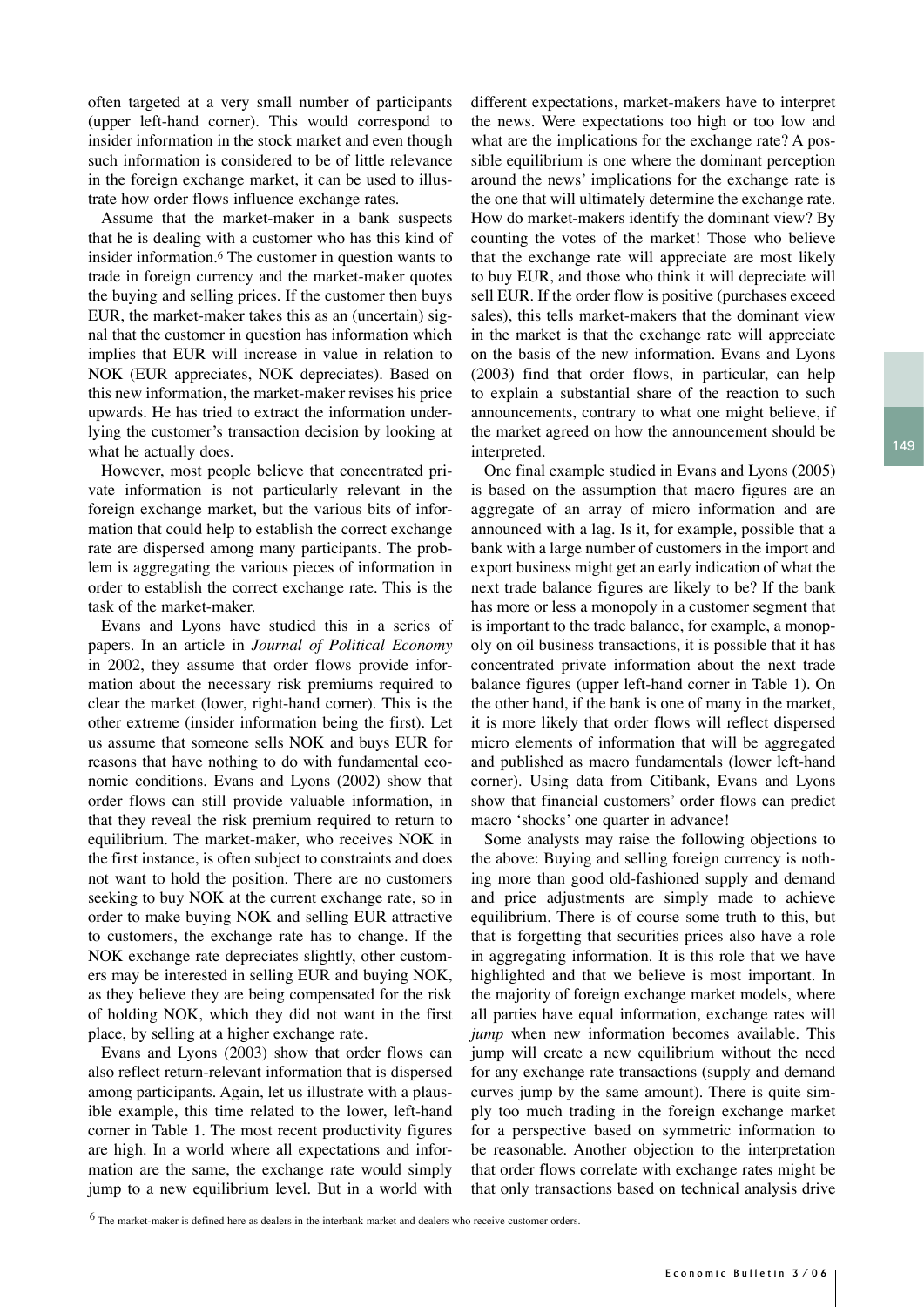the exchange rate. In technical analysis, the decision to trade is based on historical information and such feedback trading may of course be part of the explanation for the importance of order flows. However, several papers have shown that the causality direction is from order flows to exchange rates. The opposite would be the case if technical analysis was the dominant underlying factor.7

### 3 An example based on foreign exchange transaction statistics

The examples above give a simple empirical prediction: if there is net buying pressure for EUR (positive order flow), the exchange rate will rise (the krone depreciates). The results of Evans and Lyons (2002) are noteworthy: using daily data over a 4-month period, they can explain over 60 per cent of movements in the Deutche mark/dollar exchange rate. Naturally, exchange rates are not only driven by order flows, so the interest rate differential is also included in the regression equation. The interest rate differential, however, can only explain 1 per cent of the changes. Other studies have confirmed Evans and Lyons' findings, albeit with lower levels of explanatory power.8

However, in order for information to be useful in a financial context, the effect of order flow cannot "disappear", it has to be permanent. To understand this, imagine a random walk model for securities prices. In such a model, a shock would have a permanent effect. The price jumps when the shock occurs and after the shock, expected prices are the same as the current prices. The effect from the shock does not dissipate. The price in a random walk model is a function of cumulative shocks. Similarly, the level of the exchange rate must be a function of cumulative customer order flows. Hence, the exchange rate and cumulative customer order flows can be said to be cointegrated.

The random walk comparison above results in several postulates. New information is by definition, unexpected. It is the information that drives the exchange rate and not the exchange rate that drives the information. Customer order flows should be exogenous in relation to the exchange rate. Furthermore, it is the unexpected elements of order flow that drives exchange rate fluctuations. The expected elements will already be impounded in the price.

The final postulate is the following: If there is no uncertainty, there is nothing to learn from order flows and consequently order flows have no explanatory power. This implies that the effect from order flow will vary according to uncertainty in the market, which may make it difficult to find stable coefficients over longer periods of time. In longer data series than the one used here, it may be important to take into account the possibility of such instability.

Bearing this in mind, we test the model on the first 129 daily observations in the new statistics on foreign exchange transactions (see Meyer and Sjelvik (2006) for a more detailed description of the data). The sample size is relatively small, so this should only be taken as an illustration and not a complete model ready for use in analysis. Several Norwegian and foreign banks report their purchases and sales in foreign currency against NOK, in transactions with a number of defined customer groups. Since earlier studies show that the explanatory power of transactions initiated in the financial sector (excluding banks) is good, we will focus on this group's trading in NOK/EUR.9 The order flow variable used is the sum of all spot and forward transactions. Some of the spot transactions may be secured with (reverse) forward transactions and by adjusting for this, we get a proxy for unsecured, speculative spot transactions. The 3-month interest rate differential against the euro area, is used as a proxy for macro fundamentals.

Chart 1 shows the fluctuations in the level of the NOK/EUR exchange rate and the cumulative order flow from financial customers. From the chart we notice that financial customer's order flow and the NOK exchange rate appear to be cointegrated and that there might be a long-term relationship between them. The depreciation until the end of January 2006 was followed by a buildup of EUR holdings, which were then gradually reduced as the exchange rate appreciated (accumulated NOK).

Tests confirm that order flow and exchange rate are cointegrated, the interest rate differential (not stationary in this selection) and exchange rates are cointegrated,





Oct-05 Nov-05 Dec-05 Jan-06 Feb-06 Mar-06 We have excluded values on the right-hand scale for financial customers as this is not publicly available data. Source: EcoWin and Norges Bank.

<sup>&</sup>lt;sup>7</sup> Danielsson and Love (2006) show that if the possibility of technical analysis is taken into account when measuring order flows, the effect of order flows that are not based on technical analyses, is in fact greater

<sup>8</sup> Rime (2001a, b), Evans (2002), Payne (2003), Bjønnes and Rime (2005), Bjønnes, Rime and Solheim (2005), Froot and Ramadorai (2005), Marsh and O'Rourke (2005), Danielsson and Love (2006), Killeen, Lyons, Moore (2006), Danielsson and Love (2006), Rime, Sarno and Sojli (2006).

<sup>9</sup> See Fan and Lyons (2003), Bjønnes, Rime and Solheim (2005) and Marsh and O'Rourke (2005).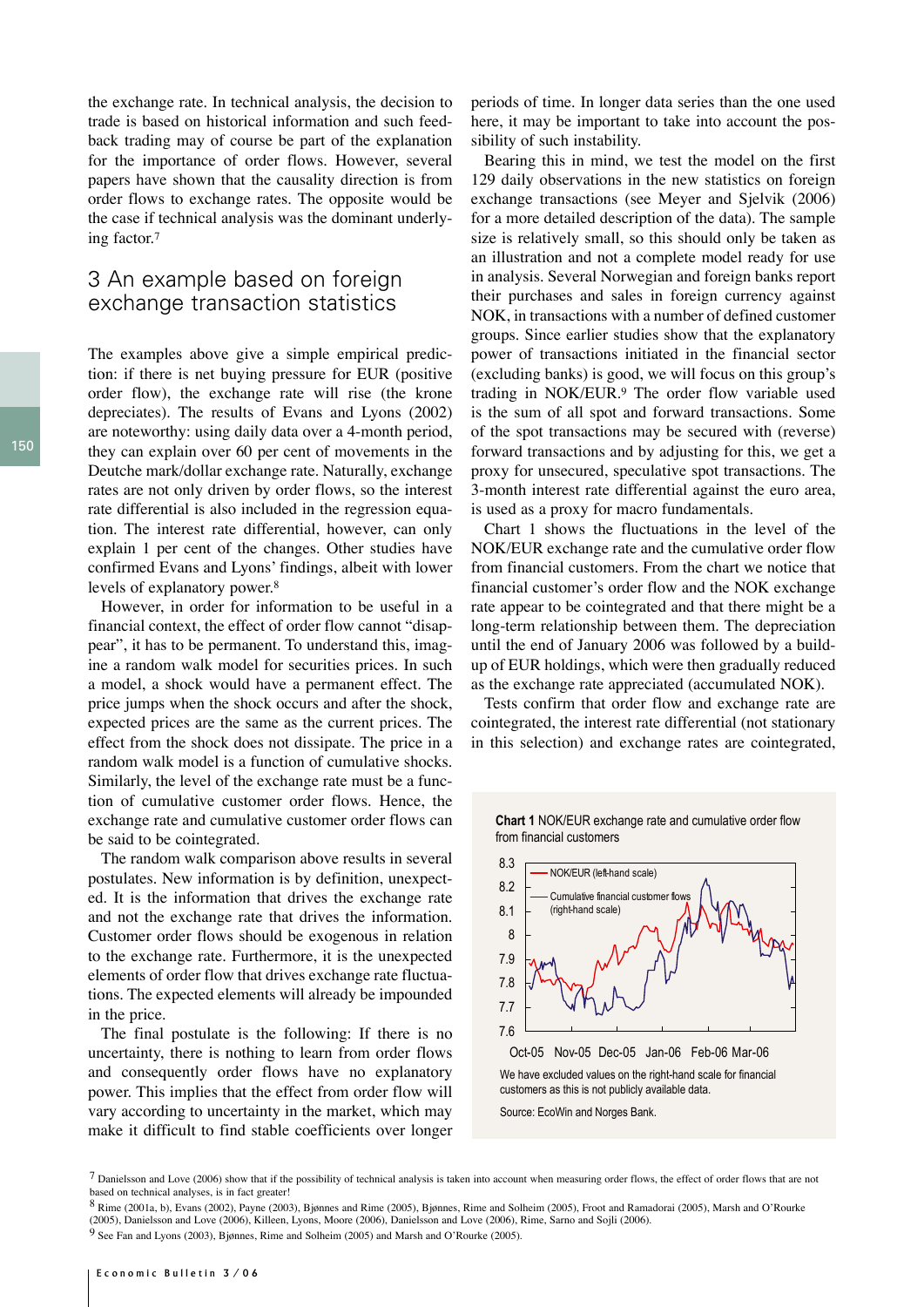and the exchange rate, order flow and interest rate differential are cointegrated.10 The preferred model is presented in Table 2.

The cointegrating relationship is shown at the top of the table and the equilibrium correction VAR in the lower part. All figures in brackets are t-statistics. The interest rate has a strong effect in the cointegrating relationship. If Norwegian interest rates rise by 0.25 percentage point and European interest rates remain unchanged, the NOK/EUR exchange rate appreciates by 4 per cent. The effect from order flows is smaller. If financial customers buy EUR equivalent to NOK 1 billion, the exchange rate depreciates by 0.27 per cent. Is that a little? A billion is of course a substantial amount of money, but for a group as a whole it is far from an inconceivable amount. In addition, compared with an average daily movement of 0.01 per cent in the exchange rate, order flow induced fluctuation are relatively substantial and are also substantial compared with other studies. The trend ought to capture the effect of other variables that are not included in the model.

The first line in the equilibrium correction VAR is the equilibrium correction term. It is the residual term from the previous day's co-integration equation. The minus sign in front of the error correction value means that if the exchange rate level yesterday was higher than implied by the interest differential, order flow and trend, there will be a downward adjustment today. As the error correction term is not significant in the equation for the interest differential, the interest differential does not respond to deviations from the cointegration equation. The interest rate differential is thus said to be weakly exogenous. Order flow is possibly also weakly exogenous, but this conclusion should be viewed with caution as it is not exogenous in other models not presented here. We see from the penultimate line that the model can explain 19 per cent of the daily fluctuations in the NOK/EUR exchange rate. This may not be high, but it is higher than the results of many other foreign exchange rate studies. In this analysis we have not separated expected order flow from the unexpected one.

Given the fluctiations in market conditions and investors' appetite for risk, order flow coefficients might not be stable. One way of dealing with the problem of unstable coefficients is to adjust the order flow with a variable that captures uncertainty in the market. Although uncertainty in the market is not an observable variable, there are several possible candidates. We have multiplied order flow by the differential between the highest and lowest quoted exchange rate in the course of the day, divided by the average differential for the whole selection. The idea is that days with a wider than average gap between the highest and the lowest exchange rate are characterised by greater uncertainty. There was little qualitative difference in the results when we included such an adjustment.

## 4 Conclusion

In recent years, order flow analysis has produced some promising results in terms of explaining movements in the exchange rate. The new statistics on foreign exchange transactions mean that Norges Bank now has high quality statistics that can be used for order flow analysis of the Norwegian foreign exchange market.

Order flows are central to microstructure theory as they are thought to be a variable that exposes the

| <b>Table 2</b> Cointegrating relationships and vector-equilibrium correction model                                        |                                 |                        |                          |  |  |
|---------------------------------------------------------------------------------------------------------------------------|---------------------------------|------------------------|--------------------------|--|--|
| $log(NOK/EUR) = 2.09 - 0.16$ • Interest Diff + 0.0027 • Fin. Order Flow - 0.0002 • trend<br>$(-9.52)$<br>(4.09)<br>(2.37) |                                 |                        |                          |  |  |
|                                                                                                                           | $\Delta$ log(NOK/EUR)           | $\Delta$ Interest Diff | $\Delta$ Fin. Order Flow |  |  |
| Equilibrium correction                                                                                                    | $-0.25938$                      | $-0.38212$             | 18.20015                 |  |  |
|                                                                                                                           | $(-5.02)$                       | $(-1.07)$              | (1.80)                   |  |  |
| $\triangle$ logNOK/EUR (-1)                                                                                               | 0.30719                         | 0.31234                | 48.20678                 |  |  |
|                                                                                                                           | (3.68)                          | (0.53980)              | (2.96)                   |  |  |
| $\triangle$ Interest Diff (-1)                                                                                            | 0.03286                         | $-0.02112$             | 3.16451                  |  |  |
|                                                                                                                           | (2.26)                          | $(-0.21)$              | (1.12)                   |  |  |
| $\Delta$ Fin. Order flow (-1)                                                                                             | $-0.00004$                      | $-0.00323$             | $-0.46771$               |  |  |
|                                                                                                                           | $(-0.09)$                       | $(-1.17)$              | $(-6.00)$                |  |  |
| Constant term                                                                                                             | 0.00014                         | $-0.00231$             | 0.00506                  |  |  |
|                                                                                                                           | (0.56)                          | $(-1.36)$              | (0.11)                   |  |  |
| Explanatory degree (adj. $R^2$ )                                                                                          | 0.19                            | $-0.01$                | 0.26                     |  |  |
| NB/selection                                                                                                              | 127<br>$6.10.2005 - 31.03.2006$ |                        |                          |  |  |

*log(NOK/EUR)* is the logarithm of the NOK/EUR exchange rate at end-of-day (source: EcoWin).

*Interest Diff*. is the difference between the Norwegian and Euro area 3-month interest rate.

*Fin. Order Flow* is the cumulative order flow for financial customers. Greek  $\Delta$  indicates first differential. Figures in brackets are t-statistics.

<sup>10</sup> The interest rate differential for longer horizon interest rates is, however, not cointegrated with the exchange rate in this sample.